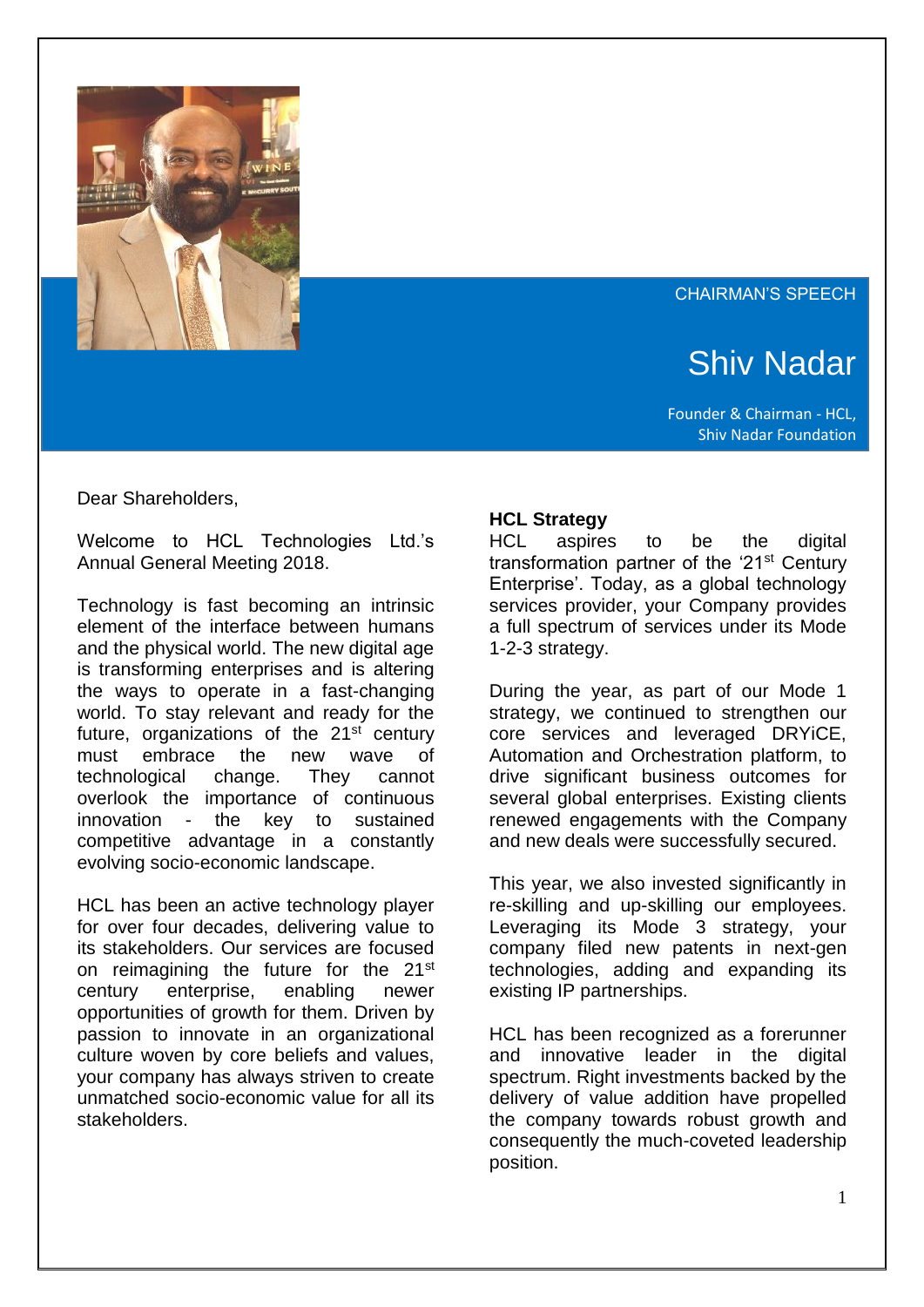## **CSR and Sustainability**

At HCL, we believe in living our Corporate Social Responsibility every moment, through everything that we do across the world. HCL Foundation is the CSR arm of HCL Technologies. Our mission is to nurture clean, green and healthy communities where everyone is empowered and equipped to reach their full potential.

Integral to HCL's CSR is the initiative harnessing the 'Power of 1' where HCLites and their families voluntarily contribute financial resources and personal time. Close to 38,000 employees have been contributing Re.1 per day in India and \$1 per payroll in US. HCLites have contributed more than 1,00,000 hours working with underserved communities, towards sustainable development. The HCL Family came together to respond to Kerala floods, collected and deployed 18 Tons of relevant relief material within few hours of disaster. This shows the real spirit of CSR in HCL.

Through its community flagship programs such as HCL Samuday, HCL Grant and HCL Uday, HCL Foundation works towards sustainable development of communities living in most difficult circumstances in rural and urban areas while working towards ecological conservation in all its work. HCL Samuday works towards complete transformation of 765 villages in Hardoi District covering **600,000** people.

HCL Grant is a step towards recognition of the rise of the Fifth Estate - the Non-Governmental Organizations (NGOs). The Fifth Estate has now become a critical agent of change, playing a decisive role in building a stronger, future-ready India. HCL Grant, through Editions I to III has already committed Rs. 35 Crores towards high quality projects in the years since 2016. Through this commitment, the HCL Grant supported projects aim to cover over **900,000** people in 3,567 villages in 26 districts across 12 states of India.

Yet another cutting edge initiative is HCL's response towards making its immediate neighbourhoods better in 11 cities of India through HCL Uday that reaches out to over **300,000** people who are affected by urban poverty. There is an extensive effort under this project to protect the larger ecosystem as well.

## **Impact on Society**

The journey of HCL is also about our commitment to achieving community development and expanding community outreach. A large populace lives in TIER II towns and looks for employment opportunities in the metros. With HCL's 'New Vistas' program, we are setting up HCL Delivery Centres in TIER II cities such as Lucknow and Madurai, among others, to make employment opportunities available to the people in these areas.

HCL further expanded its footprint by adding another delivery campus in India by commencing business operations from its Nagpur campus. This state-of-the-art campus, inaugurated earlier this year, will have around 1,000 employees working on global client engagements by the end of this year.

These centres offer employment opportunities to engineering and nonengineering graduates, Class XII passouts, and women who are looking for a second chance to start their careers. We believe that if a person has talent, then age and qualifications should not stand in the way of his or her ambitions. In line with this vision, we have recently organized mega recruitment drives in Nagpur, Lucknow and Madurai. When combined, the HCL centres have generated more than 3,800 jobs till now.